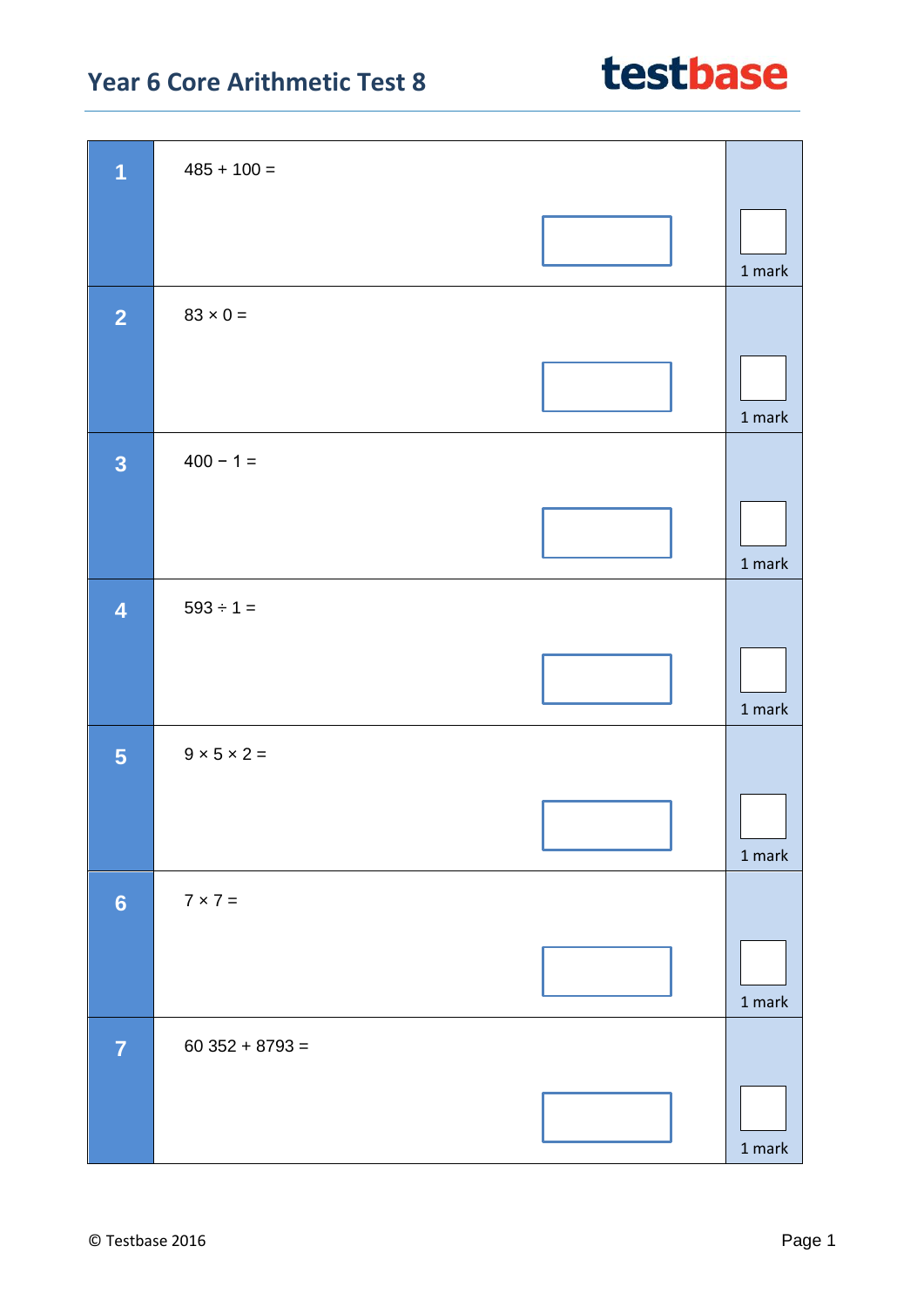# **Year 6 Core Arithmetic Test 8 8**  $\frac{1}{8}$  of 996 = **9** 6291 – 4834 **10**  $\vert$  9.03  $\times$  10 =

|      | 4834                |                                   |
|------|---------------------|-----------------------------------|
|      |                     | $1$ mark $\,$                     |
| 10   | $9.03 \times 10 =$  |                                   |
|      |                     | $1$ mark $\,$                     |
| 11   | 37.9<br>87.4<br>$+$ |                                   |
|      |                     | $1$ mark                          |
| $12$ | $154 \times 7 =$    |                                   |
|      |                     | $1 \ensuremath{\, \mathrm{mark}}$ |
| 13   | $0.6 = ?%$          |                                   |
|      |                     | $1$ mark                          |
| 14   | $686 \div 8 =$      |                                   |
|      |                     | $1$ mark $\,$                     |

## testbase

1 mark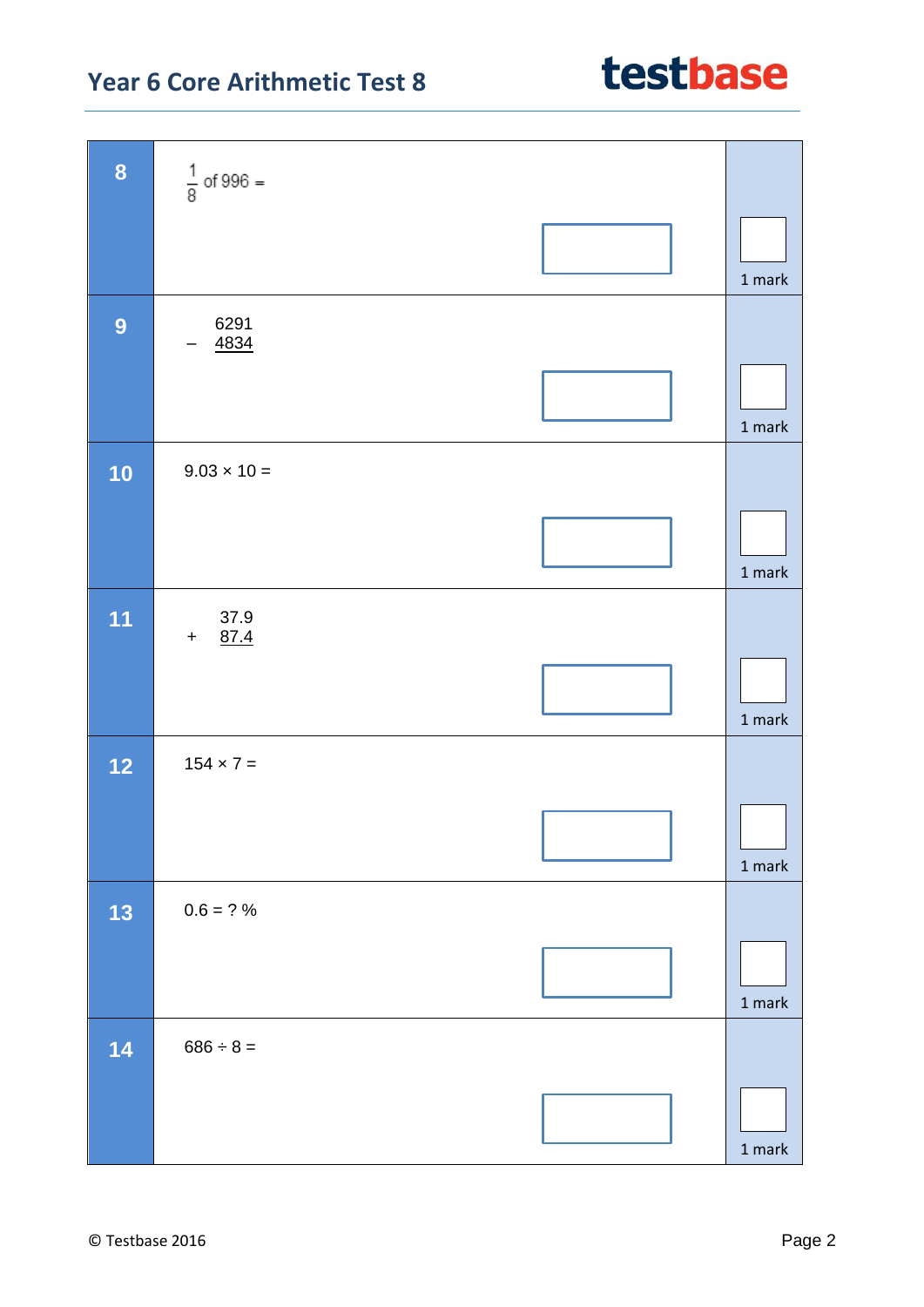| 15        | $3^3 =$                        |                                   |
|-----------|--------------------------------|-----------------------------------|
|           |                                | 1 mark                            |
| <b>16</b> | $2\frac{2}{9}+3\frac{5}{9}=$   |                                   |
|           |                                | $1$ mark $\,$                     |
| 17        | $12.05 \div 100 =$             |                                   |
|           |                                | $1$ mark                          |
| 18        | $0.06 \times 7 =$              |                                   |
|           |                                | 1 mark                            |
| 19        | $rac{5}{6} = \frac{20}{?}$     |                                   |
|           |                                | $1 \ensuremath{\, \mathrm{mark}}$ |
| <b>20</b> | $9.07 \times 5 =$              |                                   |
|           |                                | $1$ mark                          |
| <b>21</b> | 409<br>$-45$<br>$\pmb{\times}$ |                                   |
|           |                                | 2 marks                           |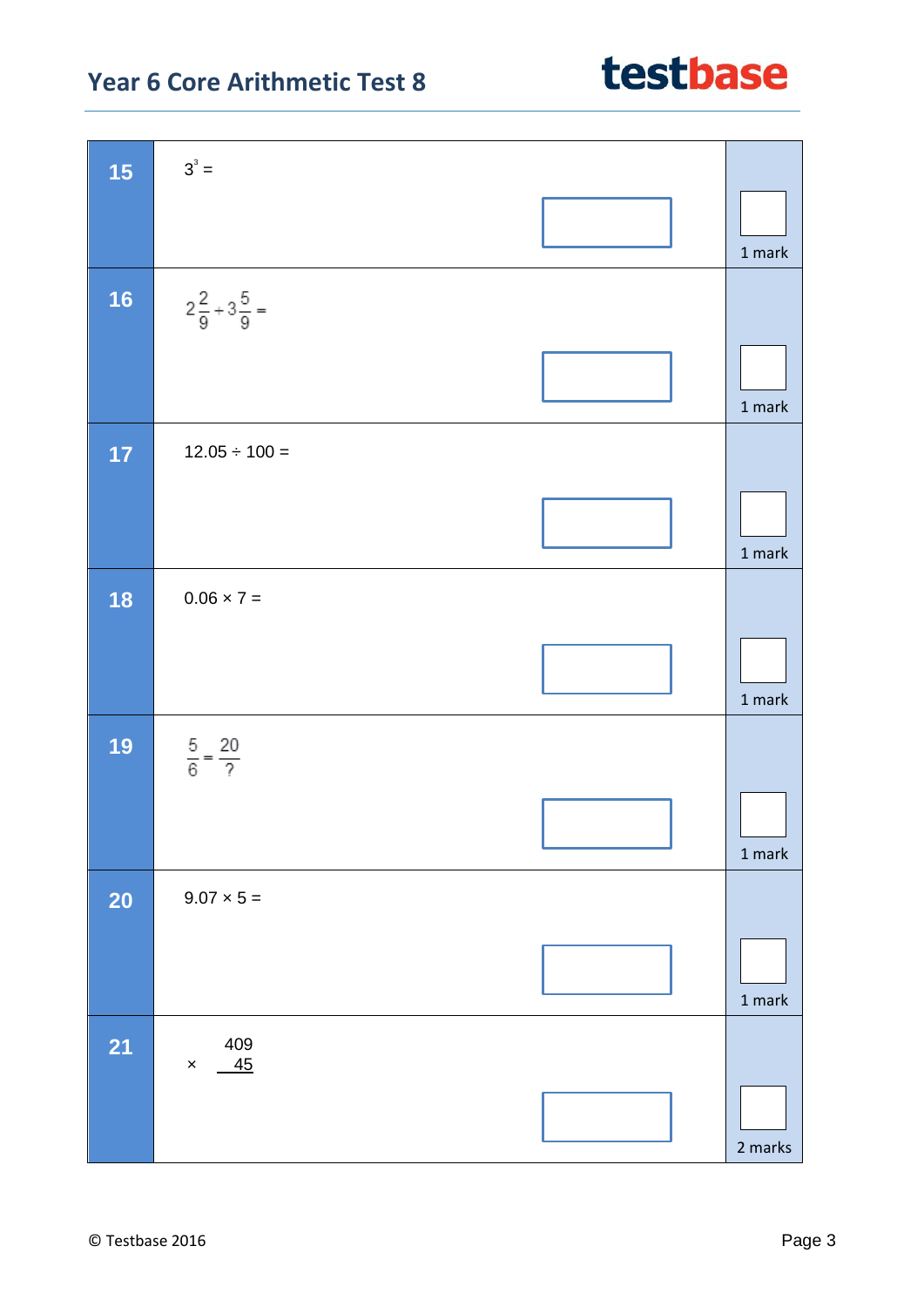#### **Year 6 Core Arithmetic Test 8**

| $22$      | $1\frac{1}{3} \times 2 =$          |                                   |
|-----------|------------------------------------|-----------------------------------|
|           |                                    | 1 mark                            |
| 23        | $\frac{4}{5}$ of 450 =             |                                   |
|           |                                    | $1$ mark                          |
| 24        | $53\overline{\smash{)}2248}$ =     |                                   |
|           |                                    | 2 marks                           |
| <b>25</b> | $\frac{1}{5} \times \frac{1}{3} =$ |                                   |
|           |                                    | 1 mark                            |
| <b>26</b> | 66% of 3000 =                      |                                   |
|           |                                    | $1$ mark $\,$                     |
| <b>27</b> | $\frac{1}{6}$ ÷ 2 =                |                                   |
|           |                                    | $1$ mark $\,$                     |
| <b>28</b> | $\frac{6}{7} - \frac{3}{4} =$      |                                   |
|           |                                    | $1 \ensuremath{\, \mathrm{mark}}$ |